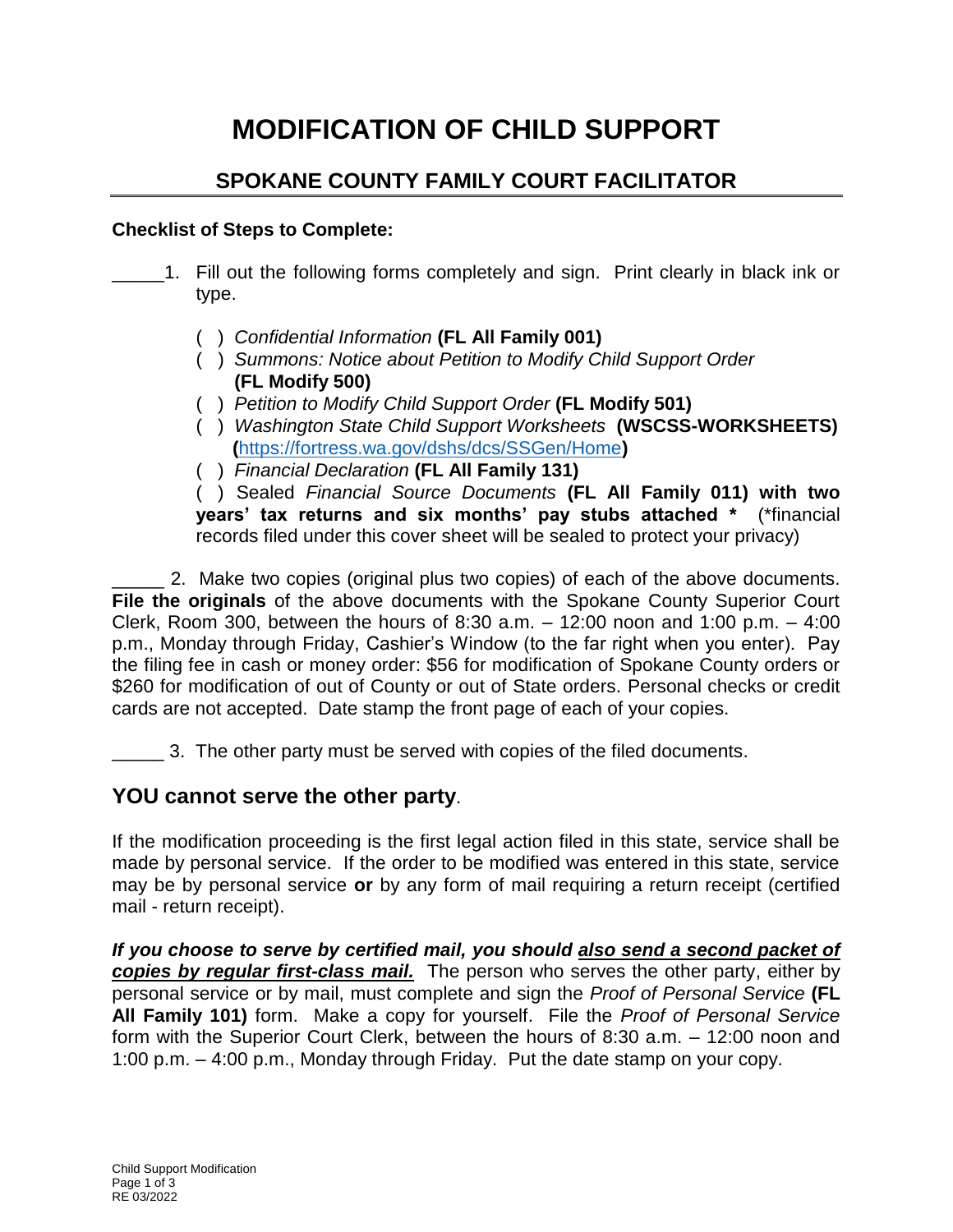\_\_\_\_\_ 4. If the other party does **not** file a *Response* within 20 days after service (60 days if served out of state) you may make a *Motion for Default* **(FL All Family 161)**. Completely fill out and sign the *Motion for Default* and the *Order on Motion for Default* **(FL All Family 162)**. Make two copies of each document. Take your original documents and hand them to the Clerk in Courtroom 202 whose hours are M-W-F from 9am to noon and 1:30pm to 4pm and T-Th from 1:30pm to 4pm. Take a seat in the Courtroom and wait your turn. The Clerk will advise you if the Court signed the *Order on Motion for Default*. Once you are informed the Court has signed the *Order on Motion for Default*, take your copies to the Superior Court Clerk's Office and date stamp your copies.

With an *Order on Motion for Default*, the Court will approve the new child support order provided the order grants the same relief as requested in the *Petition* and the requests comply with state law. Take your original final documents (listed in #6 below) and hand them to the Clerk in Courtroom 202 whose hours are M-W-F from 9am to noon and 1:30pm to 4pm and T-Th from 1:30pm to 4pm. Take a seat in the Courtroom and wait your turn. The Clerk will advise you if the Court signed the final orders.

\_\_\_\_\_ 5. If the other party **has** filed a *Response to Petition to Modify Child Support Order* you may file the *Notice to Request Hearing (Child Support Modification Hearing)* [\(http://www.spokanecounty.org/DocumentCenter/Home/View/8212\)](http://www.spokanecounty.org/DocumentCenter/Home/View/8212).

Fill out completely and sign the *Notice to Request Hearing (Child Support Modification Hearing)* form. Make three copies (original plus three copies) and file the original in the Superior Court Clerk's Office, Room 300, open 9am to noon, and 1:00pm to 4:00pm, Monday through Friday. Deliver one copy to the Family Court Coordinator in Room 200 of the Courthouse, keep one copy for yourself and send one copy to the other party. You must file proof with the court that you furnished a copy of the *Notice to Request Hearing* to the opposing party. You may use either a *Proof of Personal Service* form or *Certificate of Mailing*. Provide a copy of your proof of service form to the Family Court Coordinator in Room 200. You will be mailed the Notice of Hearing from the Family Court Coordinator. This document will tell you the hearing date, time and courtroom.

#### **THIS NOTICE ALSO GIVES YOU VERY SPECIFIC INSTRUCTIONS TO CALL IN THE CASE AS "READY TO PROCEED TO HEARING." IF THE CASE IS NOT CALLED IN AS "READY TO PROCEED TO HEARING" THE HEARING MAY BE STRICKEN FROM THE SUPPORT MODIFICATION CALENDAR.**

\_\_\_\_\_6. **Four court days prior to your hearing date, by 4:00p.m., you must confirm your hearing by calling (509) 477-2484, and provide bench copies, and a motion status sheet located here:**

[https://www.spokanecounty.org/DocumentCenter/View/40926/Child-Support-](https://www.spokanecounty.org/DocumentCenter/View/40926/Child-Support-Modification-Status-Report)[Modification-Status-Report](https://www.spokanecounty.org/DocumentCenter/View/40926/Child-Support-Modification-Status-Report)